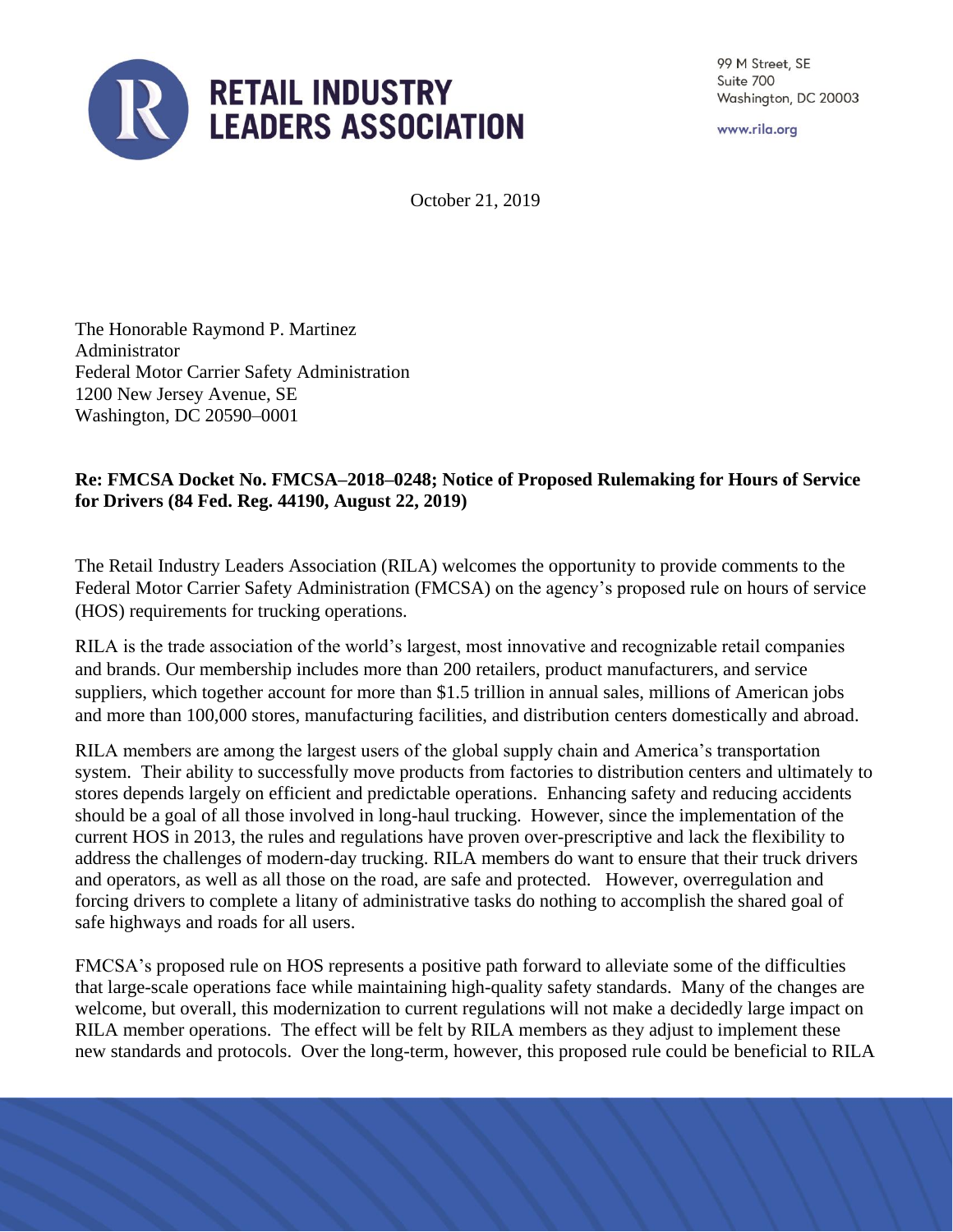members and vendor partner trucking operations. In the interim, the application of the proposed rules and the technological updates to electronic driver logs and related devices will be a priority for retailers. Despite these potential issues, RILA does appreciate the FMCSA's multi-year stakeholder outreach effort on HOS and is happy to engage with the agency during this process.

The proposed modifications in this rule could benefit RILA members, assist truck drivers and the industry overall. RILA member operations extend to every corner of the United States, whether a store is in an urban center or a rural area. Drivers encounter numerously different traffic and weather conditions during any given day of work. RILA supports the FMCSA's change that permits drivers to extend their day by two hours if the driver encounters adverse driving conditions. This will maximize driver efficiency and not force truck drivers to travel through bad weather or in heavy and possibly unsafe traffic conditions.

The FMCSA's HOS update also made a positive modification that allows drivers to maximize their required rest break period and extend their workday while preserving the necessary 10 consecutive hours of rest. Allowing drivers to take an off-duty break within their 14-hour day will maximize productivity. This is especially true during peak and busy seasons when retailers need consistent and reliable transportation of certain products.

This proposed rule also allows drivers to utilize the mandated 30-minute rest break to complete nondriving activities like filling out paperwork, refueling or waiting on shipments. Again, this change is welcome by RILA members as a mechanism to increase output. Many drivers who work or operate shipments for RILA members often will need to do essential job requirements prior to physically driving the truck, such as refueling or paperwork. Drivers may be able to take advantage of this proposed change and this could ultimately improve operations.

RILA also supports the agency's proposed changes to extend the short-haul exception from 12 hours and 100 air miles to 14 hours and 150 air miles. This will lead to an increase in productivity and the ability to increase the volume of shipments which will be advantageous to retailers, again, during peak seasons such as the holidays. Longer driving runs in-terms of time and miles, will also make it easier overall to comply with HOS rules.

Regarding the proposed rule permitting 7/3-hour split for drivers in the sleeper berth, a limited number of RILA members utilize the 8/2 split under current dispatch models. As such, it is difficult to see that a 7/3 hour split will be widely adopted amongst RILA's membership. This proposed rule put forth by FMCSA also requests feedback from stakeholders on a potential 6/4-hour split. While it could create more flexibility for drivers to manage their time to avoid rush hour or congested traffic situations, it is unclear at this time how many companies would apply the 6/4-hour split option.

RILA greatly welcomes this opportunity to provide input on FMCSA's proposed rule on updates to HOS requirements. As previously mentioned, while these changes are a significant improvement of current standards, it will not drastically alter how RILA members operate. The biggest challenge with any new